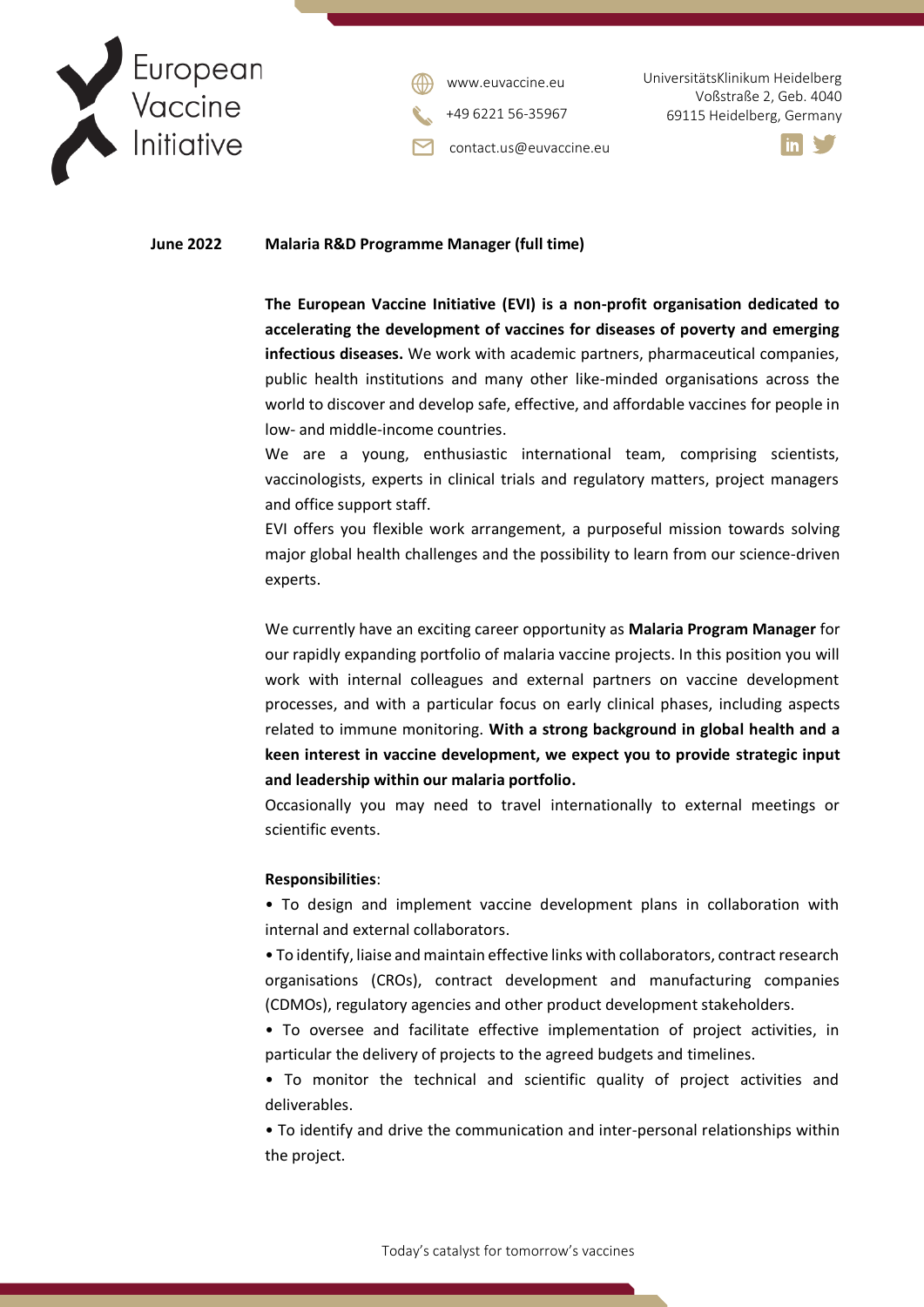



UniversitätsKlinikum Heidelberg Voßstraße 2, Geb. 4040 +49 6221 56-35967 69115 Heidelberg, Germany

contact.us@euvaccine.eu



- To communicate with leading scientist worldwide on the project implementation.
- To prepare presentation of results, reports, project, and evaluations to tight timelines.
- To provide senior management with key project information throughout the life of the projects.
- To manage complex relationships with project participants and ensure participant satisfaction.
- To organise teleconferences, meetings, and workshops.
- To work closely with financial department on the economic aspects of the project.

## **Essential Skills/Competencies:**

• Hold a Masters, MD or PhD in a relevant scientific discipline (*e.g.,* clinical research, vaccine development, immunology, molecular biology, pharmacology, biological sciences).

• Knowledge of global health, particularly malaria and other poverty-related and neglected infectious diseases.

- Organised, with drive and motivation.
- Ability to work independently (and remotely), yet still in a team.
- Good communication and presentation skills.
- Ability to work in multicultural environment and to maintain effective working relations with people of different nationalities and cultural backgrounds.
- Ability to deliver high-quality results against deadlines.
- Be a self-starter, well organised and with attention to detail.
- Have a flexible approach to work, while keeping a 'getting the job done' mentality.

• Fluency in written and spoken English essential. Knowledge of other languages such as French or Spanish is a plus.

## **Desired Skills:**

• Experience in working with pharmaceutical product development, particularly in infectious diseases.

- Knowledge and experience with GMP manufacturing.
- Knowledge and experience with ICH and clinical trials.
- Experience with immune monitoring assays and/or clinical trials is an asset.
- Experience working in a non-profit organisation.
- Experience in working with multiple partners in complex projects.

## **Conditions of appointment**

• Contract period will start as soon as mutually agreeable.